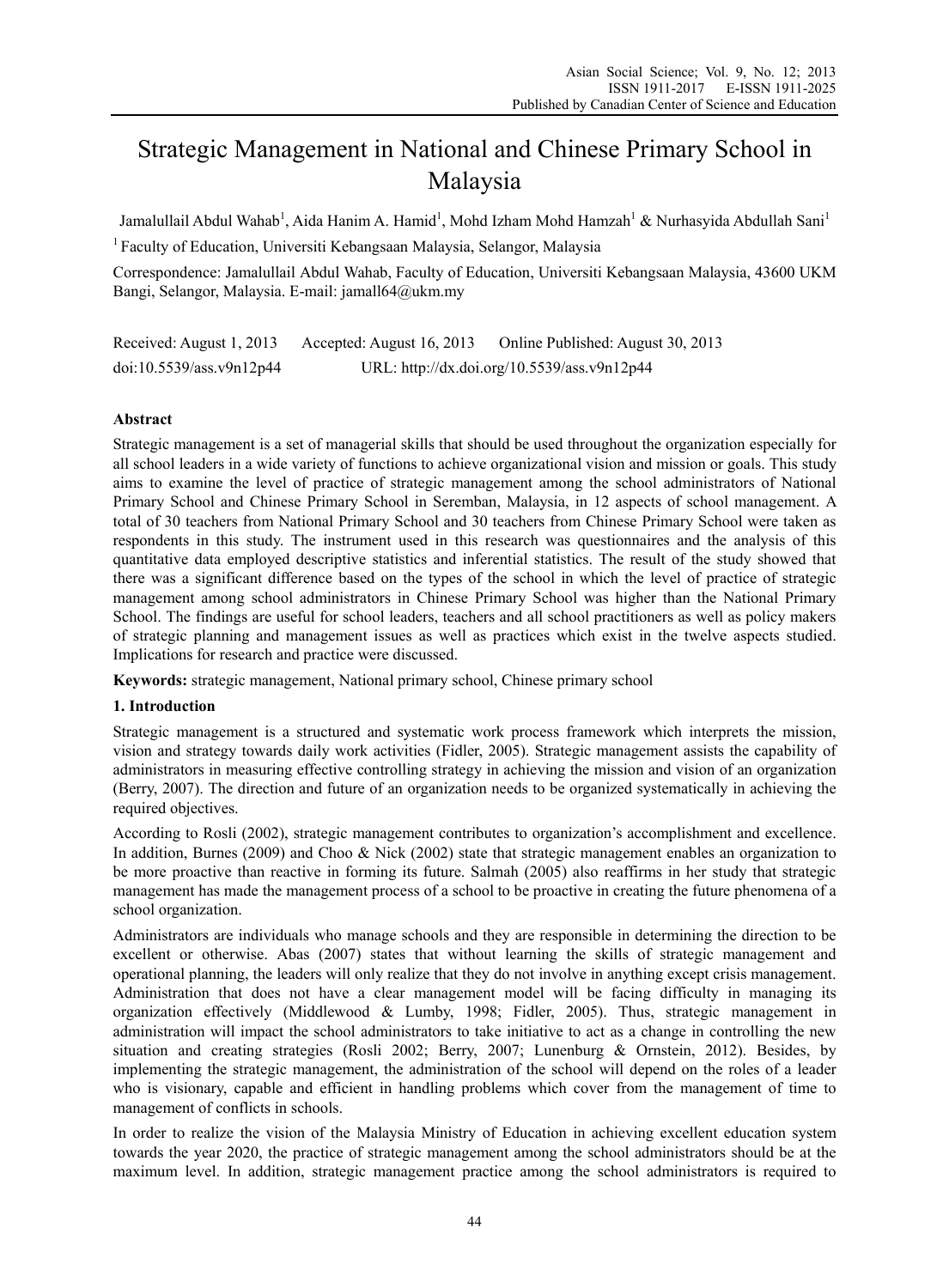develop school capacity in dealing with challenges and change (Berry, 2007; Dowling et al., 2008) which happen in the education world regardless whether they are at the local or the global level. Every planning and execution must be based on the vision to bring changes and paradigm shift in terms of way of thinking and the actions of the members in the school.

Schools are always loaded with many problems mainly because of the weak practice of the strategic management among the administrators, teachers, students, local community, parents or the environment itself. The problems which occur in school will have significant impact towards the excellence of that particular school (Dinham 2005). According to David (2009), among the problems that are associated with the school administration are bureaucracy attitude and conflict that occur among the administrators and teachers, imperfection of the school's infrastructure, personnel management and low students' academic performance, the non-conducive of the school climate and the complication within the administration itself.

Many studies on strategic management were implemented in the school level whether it is within the country or abroad. Study that has been done by Marzita (2002) and Azlin (2010) on religious school managers in Selangor found that strategic management does help the school's managers to act proactively towards determining the organizational goals achievement. Rosli (2002) in his research on strategic management among Technical Secondary School in Perak, Malaysia found that the strategic management practice among the school managers are good and produce positive implications towards the excellence of the schools in achieving their mission, vision, and their objectives. Further, there are some aspects of school management systems in which must be handled effectively by the administrators in Malaysia such as administrators' leadership, financial management, discipline management, Parent-Teacher Association (PTA) and local community management, curriculum management, school infrastructural management, staff development management, text books loan scheme management and finally the work performance assessment management.

### **2. Methodology**

This study aims to identify the level of practice in strategic management among the administrators of National Primary School and Chinese Primary School in Seremban district from the teachers perspective in the aspects of: (i) Administrators' leadership; (ii) Financial management; (iii) Co-curriculum management; (iv) Discipline management; (v) Curriculum management; (vi) School infrastructure management; (vii) Staff professionalism management; (viii) school's conducive environmental management; (ix) Excellence academic management programme; (x) Text books loan scheme management; and (xi) Work performance assessment management. The objective of this study is to identify whether there are any differences on the practice level of strategic management among the administrators between National Primary School and Chinese Primary School in 12 aspects of school management.

This is a quantitative study which uses the survey method . Data was collected by using questionnaire and then it was analyzed using inferential statistics (t-test). The research respondents consist of a total of 60 teachers in which 30 teachers are from National primary school and others are from Chinese primary school. In this study, the teachers' perspectives on the strategic management practice among the administrators are used to determine the practice level of strategic management in related schools.

The questionnaire consists of the items on the practice level of strategic management in twelve aspects. The twelve aspects which are related to the level of practice in strategic management are the schools' leadership, financial management, co-curriculum management, discipline management, PTA and local community management, curriculum management, infrastructural management, teachers' and staffs' towards professionalism management, conducive environmental management, students' excellence academic management programme, text books loan scheme management and work performance assessment management. Every aspect consist sof 10 items. The items were arranged using Likert Scale 5 Points which has the options according to the level of execution from "Not Practice", "Poorly Practice", "Average Practice", "Good Practice" and "Best Practice". Analysis of the pilot study shows that the value of the Cronbach Alpha for overall items is 0.9648 (Very high).

#### **3. Results and Findings**

The results are shown in Table 1.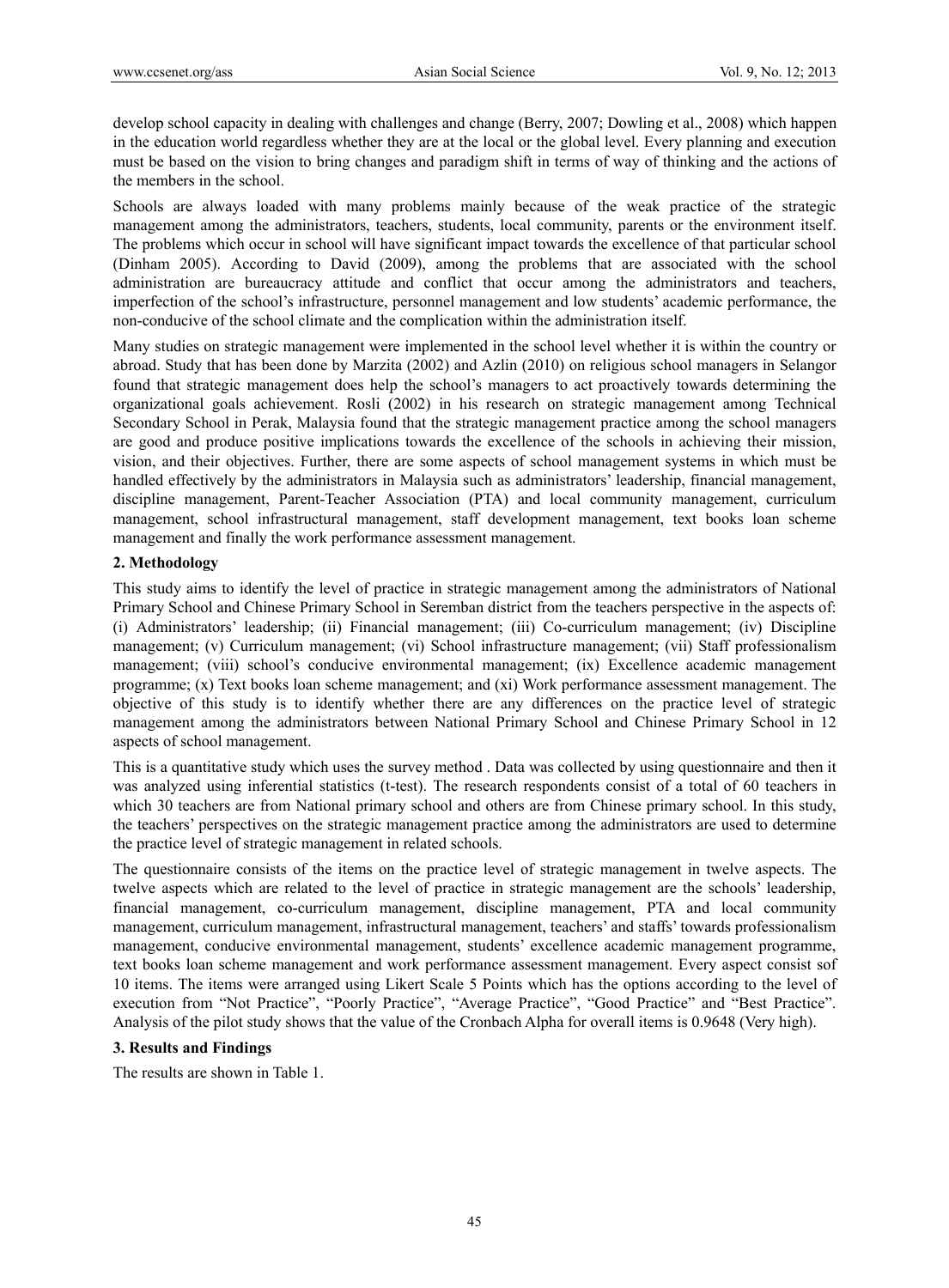| <b>Management Aspects</b>         | <b>School Type</b> | ${\bf N}$ | Mean | <b>St. Deviation</b> |
|-----------------------------------|--------------------|-----------|------|----------------------|
| Administrator's Leadership        | <b>SK</b>          | 30        | 3.50 | 0.587                |
|                                   | SIK(C)             | 30        | 3.97 | 0.508                |
| <b>Financial Management</b>       | <b>SK</b>          | 30        | 3.52 | 0.719                |
|                                   | SIK(C)             | 30        | 4.15 | 0.574                |
| Co-curriculum Management          | <b>SK</b>          | 30        | 3.65 | 0.527                |
|                                   | SIK(C)             | 30        | 3.92 | 0.530                |
| Discipline Management             | <b>SK</b>          | 30        | 3.51 | 0.745                |
|                                   | SIK(C)             | 30        | 3.74 | 0.472                |
| PTA Management                    | <b>SK</b>          | 30        | 3.10 | 0.584                |
|                                   | SIK(C)             | 30        | 3.52 | 0.502                |
| Curriculum Management             | <b>SK</b>          | 30        | 3.73 | 0.654                |
|                                   | SIK(C)             | 30        | 4.18 | 0.437                |
| <b>Infrastructure Management</b>  | <b>SK</b>          | 30        | 3.46 | 0.816                |
|                                   | SIK(C)             | 30        | 3.92 | 0.468                |
| Professionalism Management        | SK                 | 30        | 3.56 | 0.781                |
|                                   | SIK(C)             | 30        | 3.98 | 0.545                |
| Conducive                         | <b>SK</b>          | 30        | 3.09 | 0.71                 |
| <b>Environmental Management</b>   | SIK(C)             | 30        | 3.51 | 0.548                |
| Academic Excellence Management    | <b>SK</b>          | 30        | 3.32 | 0.785                |
|                                   | SIK(C)             | 30        | 3.56 | 0.551                |
| Text Book Loan Scheme Management  | <b>SK</b>          | 30        | 3.92 | 0.626                |
|                                   | SIK(C)             | 30        | 4.27 | 0.618                |
| Performance Assessment Management | <b>SK</b>          | 30        | 3.40 | 0.798                |
|                                   | SIK(C)             | 30        | 3.85 | 0.552                |

Table 1. Comparison mean scores on the practice level of strategic management between national primary school and Chinese primary school

Note: SK= National School, SJK(C) = Chinese Primary School

Based on Table 1.0, the mean score for all 12 aspects management (administrators' leadership, financial management, co-curriculum management, discipline management, PTA Management, curriculum management, infrastructural management, teachers' and staffs' professionalism management, conducive environmental management, academic excellence management, Text Book Loan Scheme management, performance assessment management) among the administrators' in Chinese Primary School is higher compared to National Primary School. Although the level of practice is average but the differences of the mean score shows that the level of practice in strategic management among administrators is slightly higher in Chinese Primary School as compared to National Primary School.

Overall, the comparison of the mean scores for the level of practice in the twelve aspects of strategic management among administrators in Chinese Primary School is higher than National Primary School (Table 2).

Table 2. Comparison of the overall means scores on the level of practice in strategic management between national primary school and Chinese primary school

| School Type |    | Mean   | <b>Standard Deviation</b> |
|-------------|----|--------|---------------------------|
| SK          | 30 | 3.4801 | 0.588                     |
| SIK(C)      | 30 | 3.8715 | 0.408                     |
|             |    |        |                           |

Note: SK= National School, SJK(C) = Chinese Primary School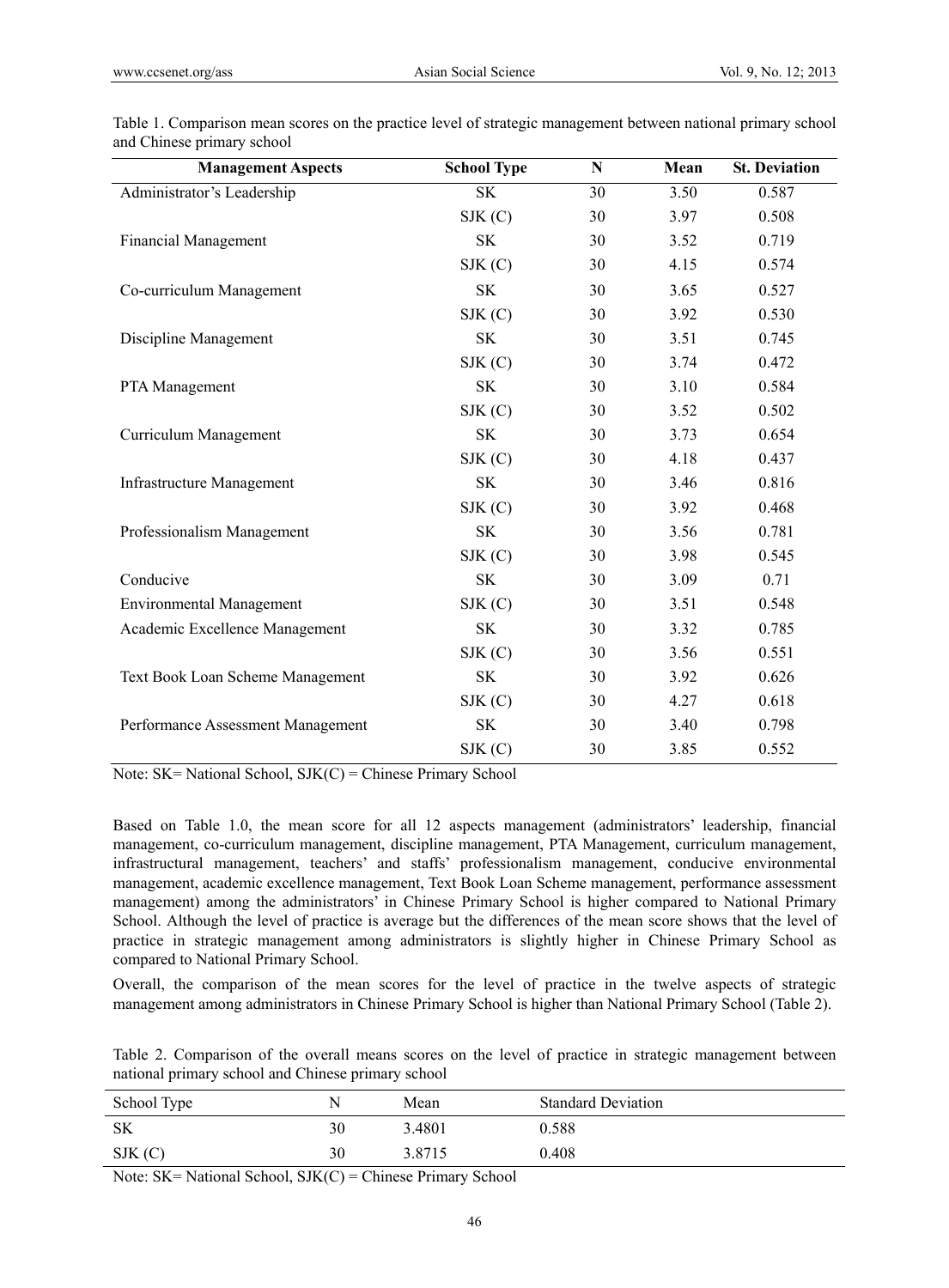Based on Table 2.0, it is found that the overall t value for the comparison on the level of practice in strategic management on the 12 aspects of management is  $t = -2.993$  and the p significance level = 0.004. This significance level is slightly lower than 0.05 ( $p < 0.05$ ). This shows that there are significant differences on the level of practice in twelve aspects of strategic management among the administrators of both schools.

The mean scores for the level of practice in the twelve aspects of strategic management among the administrators (3.8715) is higher in Chinese Primary School than the mean scores from National Primary School (3.4801).

#### **4. Discussion**

This research finding indicates that there are significant differences on the mean scores from the twelve aspects of the level of practice in strategic management between the National Primary School and Chinese Primary School in which the mean score on the level of practice in strategic management is higher in Chinese Primary School as compared to National Primary School. This research finding is also parallel with Ghazali (2001) and Abas (2007) who state that the education system in Chinese Primary School is well organized, creative in teaching and follows current development. Teachers in Chinese Primary School are also said to be more strategic in their job (Peow, 2011) whereas teachers in National Primary School are said to be solely dependable on syllabus and circular from the Ministry of Education (Ghazali, 2001; Abas, 2007)). Chinese Primary School is said to have a strong work culture and more advance on the area of Science and Mathematics in term of its quality (Peow, 2011) that leads non-Chinese students' enrollment in the Chinese Primary school to increase (Yung-peng, Chi-chung & Ngai-ying, 2006). This gives a picture that the management in Chinese Primary School is more strategic which leads to more Malay parents to send their children to Chinese medium school and feel confident in the learning system in Chinese school which could help to increase their children's level of academic excellence.

According to Abas (2007) and Berry (2007), an organization such as school is indeed must apply strategic management comprehensively and collectively in determining the success or failure of that organization. The roles and the strategic management skills are important in school management nowadays (Rosli, 2002; Norazlin, 2010; Lunenburg & Ornstein, 2012). From the aspect of leadership, education organization should have condensed management in the aspects of analyzing external environment, men's leadership, structure, technology, politic, culture and education (Caldwell, 2004; Anderson, 2009). A leader that is efficient in planning, implementing, determining the direction, controlling and able to analyze every changes that happen is the leader that is needed (Burnes, 2009).

In term of financial management aspect, besides spending provision that is given by the Malaysia Ministry of Education, administrators should plan strategically on the activities that could bring in funds to schools such as organizing Entrepreneurial Day. Administrators that think and act strategically will bring profit to schools and not only depending on the provision from the Malaysia Ministry of Education. The State Education Department which is under the Malaysia Ministry of Education should design a course to train school's administrators to become entrepreneurs so that they are able to think in strategic ways of how to increase the schools' funds so that all programmes could be executed as planned.

From the aspect of co-curriculum management, students' talent must be developed at the optimum level and comprehensively in sports activities, clubs and uniform units not only at the school level but to higher level. The Malaysia`s Ministry of Education must plan strategically in choosing talented students from primary schools and give them the appropriate guidance and trainings until they can succeed at the national level so that the training process does not stop at the primary school level and these students do not lose focus and waste their talent. Teachers must also be given rights in attending courses or seminars in order to enhance the quality of sports activities, clubs and uniform units.

Discipline problems that are difficult to curb will make the school's climate to be non-conducive for the teaching and learning processes. The schools' administrators should be able to handle the students discipline problems strategically with various ways such as to organize discipline alliances among the PTAs and community level, to reinforce the schools' rules continuously, to conduct awareness talk programmes such as talks from the police unit, juvenile talks and anti drug talks and giving recognition continuously and significantly to students who have changed to more positive attitudes.

There is a need to increase the level of practice in strategic management from the aspect of PTA and the local community. Alliance between parents and schools will give many benefits to the students. The success of parental involvement in school education requires systematic and strategic efforts through comprehensive planning and multi-level management. There should be a framework for development and practice in parental involvement in education which could provide school practitioners and change agents a more comprehensive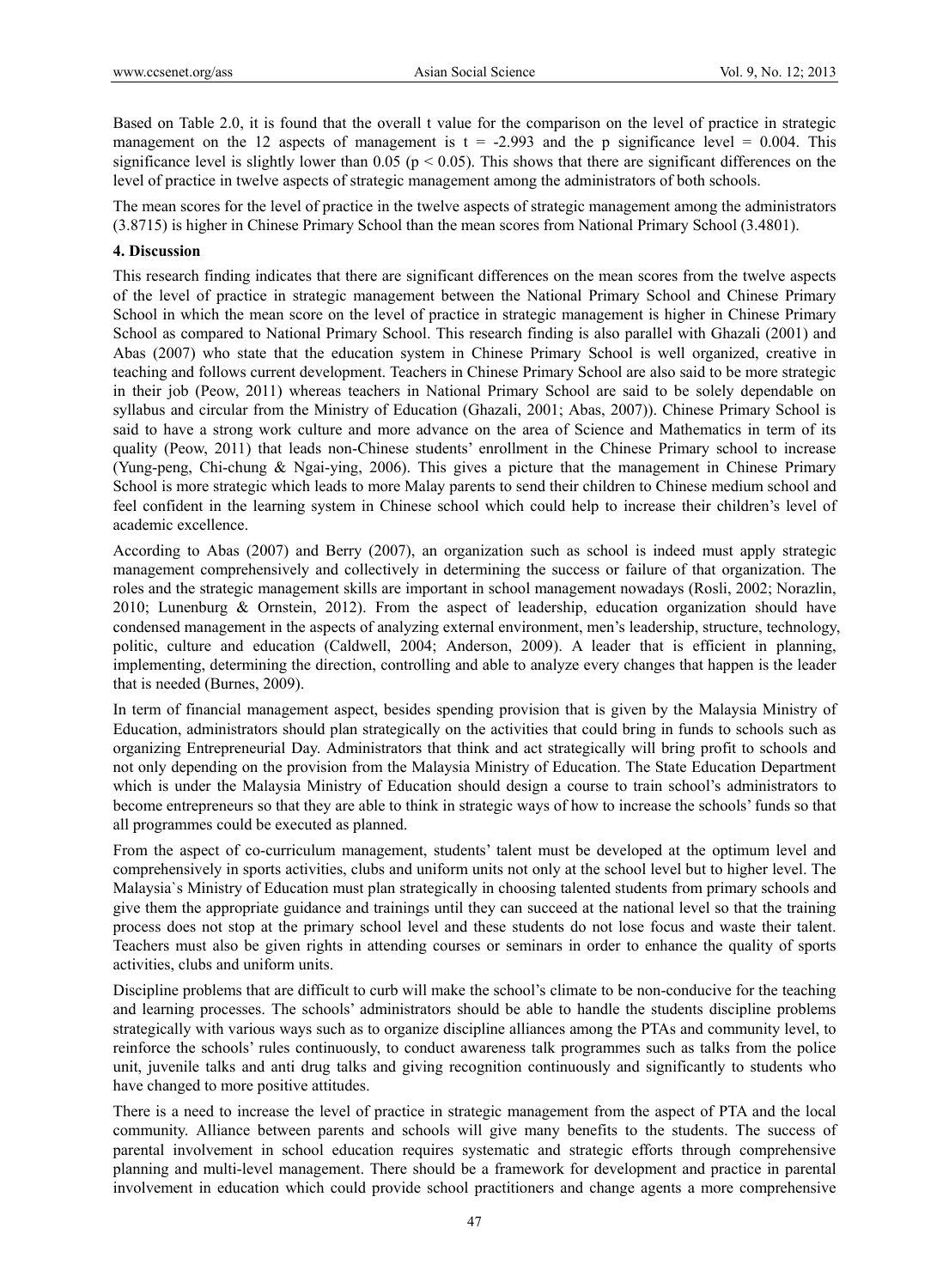model to plan, manage, and implement effective parental involvement in school education.

To increase the practice level of strategic management in the aspect of curriculum, school administrators need to be strategic in choosing the subject panel chairperson based on experiences and work quality of a teacher. This is vital for the subject panel chairperson to plan relevant, effective and useful academic programmes for students so that it will help to increase the teaching and learning process. The school administrators should also monitor the panel activities so that it is consistent with the mission and the vision of the school. The State Education Department should design a course that could enable these teachers to plan curriculum activities by using methods and creative materials in the teaching and learning process. Teachers should be given the permission to attend courses that are related to ICT through seminars and workshop in computer literacy.

The practice level of school infrastructure management could also be enhanced by the action of administrators in practicing strategic management to make sure that students' need of learning is sufficient so that the learning process is not interrupted. Administrators must be sensitive to equipment that are provided by the Malaysia`s Ministry of Education by ensuring that these equipment are good care and they are used at the optimum level to avoid wastage and damage.

The school administrators through various approaches should give encouragement in organizing continuing professional development programmes among teachers and staffs with appropriate frequency. This could also enhance teachers and staffs towards professionalism management. Every programme that is executed must have a monitored and improvement process so that staffs and teachers could utilize it at maximum level in their teaching and learning process in school.

In the aspect of school conducive environmental management, the practice levels of strategic management for both schools are at average levels. Administrators should strategically practice a few programmes that could enable school members to work collaboratively in improving the schools' environment. Among the programmes that could be practiced by the administrators are by organizing cleanliness competition, conducting collaborative activities and improving schools` development projects. Administrators must ensure that every programme that is planned is strategic in making the school compound to be clean and conducive. Administrators could even participate in beautifying school competitions at the national level in order to motivate all school members to make sure that their schools are always in clean, beautiful and conducive. The Malaysian Ministry of Education is recommended to make all beautiful schools as their icon schools by giving rewards and incentives for their efforts.

The administrators could also improve the practice level of strategic management in the aspect of school academic excellence by creating strategic management framework on how to improve students' academic excellence. For example, administrators could plan by organizing additional class programme, remedial classes and mentor-mentee programme for students to enhance their achievement.

For the aspect of performance assessment management, the level practice of strategic management is also average for both schools. To reduce the discontentment of teachers who have high expectation on the process of performance assessment, the practice on strategic management must be improved. Administrators must always discuss and evaluate fairly in the form of participative management. Besides that, administrators must cultivate strategic work system and effective communication in schools.

Malaysia`s Ministry of Education is recommended to monitor and give continuous encouragement on strategic management in all aspects of school management, especially for those primary schools that do not achieve the required level of strategic school management. Primary schools in the Seremban district have the potential in practicing strategic management at a better level if both the State Education Department and the Ministry of Education are able to give them proper attention and appropriate monitoring. The practice level of strategic management among the administrators in Chinese Primary School is higher compared to National Primary School due to the pressure and the support given by the Chinese community by practicing quality strategic management to fulfill the needs on their children's education.

#### **References**

Abas, A. (2005). *Empowering instructional leadership* (Memperkasa kepimpinan instruksional). KPM, Kuala Lumpur.

Anderson, G. L. (2009). *Advocacy leadership.* Routledge, New York.

Berry, F. S. (2007). Strategic planning as a tool for managing organizational change. *International Journal of Public Administration, 30*(3), 331-346. http://dx.doi.org/10.1080/01900690601117812